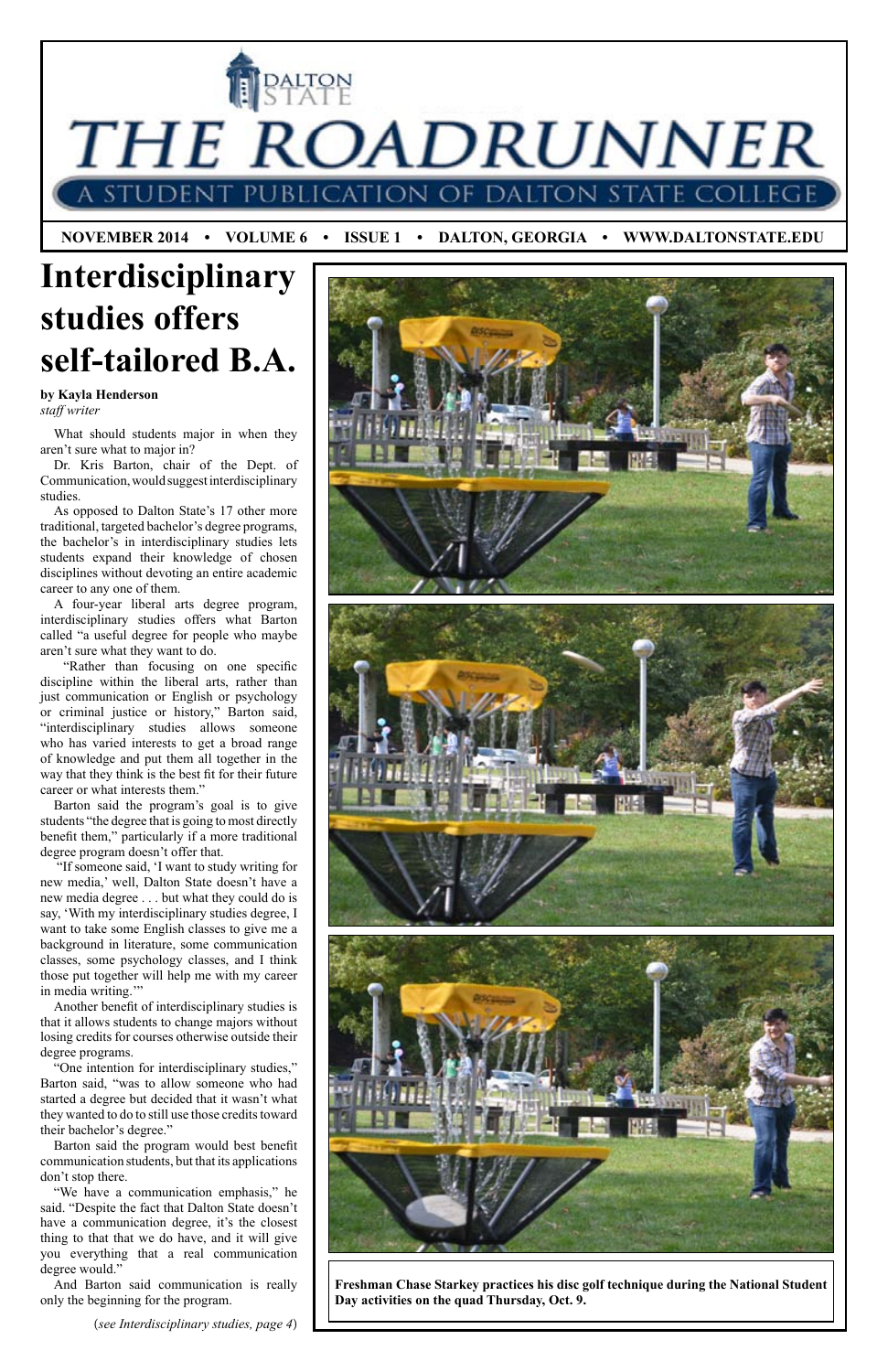

**Shannon Evans poses beside the Dept. of Communication showcase on the first floor of the Liberal Arts Building. The issue of** *Journal of Popular Television* **in which her article appears is on her immediate right.**

Contributors to scholarly journals are . . . well, generally speaking, scholars.

Shannon Evans is not technically, at least—a scholar.

And yet, this past summer, the DSC junior published an article about hoarding in the most recent issue of *Journal of Popular Television*.

> conference, I had a good idea of what I could do."

Evans first wrote "One Man's Junk is Another Man's Disease: Exploring Hoarding as Reality Television" for the fall 2012 section of Dr. Kris Barton's COMM 4602, Mass Media & Society.

The assignment required students to write 25-page research papers that they were then encouraged to submit to a professional academic conference.

Completed essays therefore had to compete against the work of scholars from across the country.

But if organizers accepted them, students would get to travel to the conference and present their work in front of an audience of experts.

"When the class started working on the essay," Evans says, "and Dr. Barton explained the essay and the

Evans wanted to examine the way hoarders, people who obsessively fill their homes with objects most people would throw away, have become the subjects of such reality shows as A&E's *Hoarders* and TLC's *Hoarding: Buried Alive*.

"I had been curious as to why this relatively obscure disease is the subject of popular television shows," Evans says, "and my background working with a counseling office had me

thinking about the ways sensitive information about mental illness is conveyed to the public."

Her finished product argues that reality shows that purport to help hoarders actually exploit them, a

# *Student publishes in scholarly journal*

**by Sarah Blevins** *staff writer*

## **Fall Fine Arts Series begins**

**Pianist Jerico Vasquez rehearses in Goodroe Auditorium before opening the 2014-2015 Fine Arts and Lecture Series Sept. 8.**

### **Fall 2014 Fine Arts and Lecture Series**

**Christina Howell, soprano Oct. 9**

**E. G. Kight, blues musician Nov. 7**

**Dalton/Whitfield Community Band (7 p.m., Northwest Whitfield High School) Nov. 13**

**Chorus Peregrinus choir Dec. 1**

**unless otherwise noted, events begin at 7:30 p.m. in Goodroe Auditorium**

(*see Evans, page 4*)

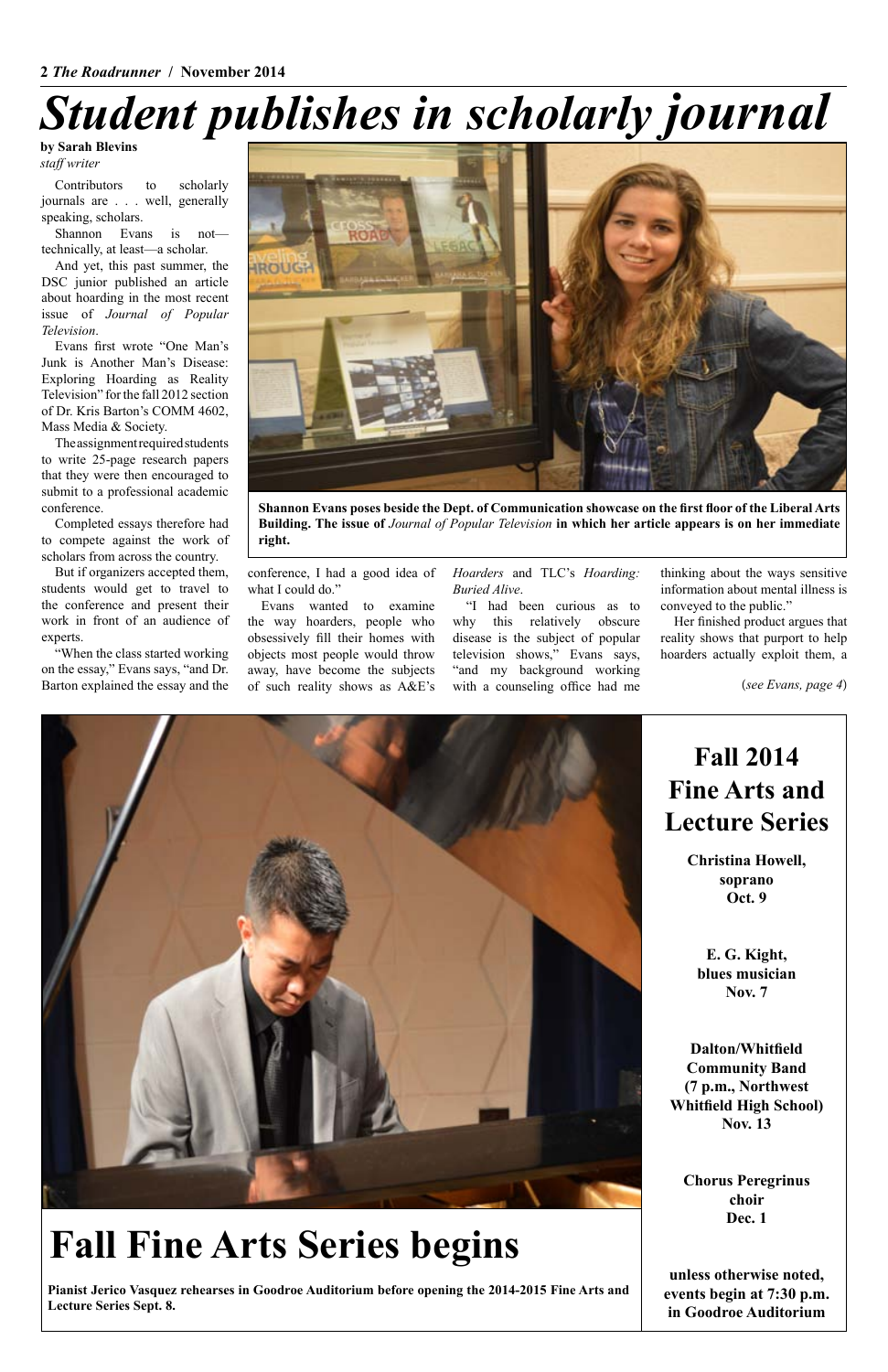#### **3** *The Roadrunner* **/ November 2014**

# ROADKILL

**To all of you carrying on meaningless conversations in the quiet area of the library: show some consideration and either go into a study room or leave the library.**

**Why do campus police sit and wait for traffic to back up before they decide to direct it? How about getting out there before it backs up?**

**Dalton State is growing too fast for its own good. The campus can't keep up with demand. The dorms, athletic facilities, parking, and campus life organizations are unable to accommodate people on the scale DSC wishes to reach.**

**I want to see the pool fixed in the gym.**

**If you're going to stand in the parking lot or road in small groups talking, you deserve to be run over. There are sidewalks and a student center for a reason.**

**I hate that students complain about how boring DSC is but refuse to get involved themselves.**

**The Wood Valley Apartments on campus need better maintenance. I've had electrical outlets that don't work, a cable outlet that doesn't work, a stove that doesn't work, and a water heater that barely heats water.**

**I hate it when only one person uses a study room in the library. There's a clearas-day sign there that says they're for two people or more.**

**It'd be great if all my friends from high school didn't ignore me as soon as they got to college.**

**Textbooks are too expensive. We're already playing a lot for classes, and it's crazy how much books cost.**

**We need more computer science courses.**

**Why don't the free cell phone chargers connect to my iPhone? Do they just not work?**



**We need more than 10 minutes to change classes. That isn't enough when you need to eat or use the restroom.**

**Maintenance crews shouldn't drive vehicles on sidewalks during class changes. It should be obvious, but students need them then.**

**I'd never thought about it before, but coming to class late is disruptive and disrespectful.**

**Kudos to everyone responsible for Coach O Court. It looks great and makes a nice addition to DSC.**

### *Monday morning at the chokepoint*

**by Meagan Standridge** *staff writer*

> When jaywalkers so blatantly disregard authority, they put themselves and others in danger.

I was on my way to school last Monday, heading north on College Drive, when I approached the main entrance to campus. As usual, cars were entering and exiting the intersection like a swarm of bees around a hive.

As I turned left onto George Rice Drive, I made it only a few car-lengths before I had to stop. A Public Safety officer was in the crosswalk and had halted all vehicles so students could cross between Liberal Arts and the Tech Building.

> "We've had two pedestrians hit," he said. "And I'm surprised it hasn't been a lot more." So am I.

I listened to a little Bob Dylan while waiting for the crosswalk to clear and, 30 seconds later, when the officer motioned for cars to proceed, I drove forward.

Just then, two students darted out of the row of parallel-parked cars to my right and walked out in front of my MOVING vehicle.

Like zombie survivors of a technological apocalypse, they looked up from their phones only long enough to give me a scolding glare.

As if I were the one in the wrong.

Jaywalking is dangerous, people, particularly at this spot—and not just for pedestrians but for drivers and passengers as well.

Cars tend to bunch up around the first George

Rice Drive crosswalk.

It's the chokepoint for almost all campus traffic, both vehicular and pedestrian, a spot so aggravating and potentially dangerous to navigate that DSC's 2025 Master Plan calls for its demolition.

Cars line up like army ants, one behind another, and when one slams on brakes, the one behind it has to do the same, and the one behind it, and the one behind it.

Why couldn't those two students—and the dozens of others I've seen jaywalking this semester—only practice what their mothers no doubt taught them?

I couldn't have been the only one whose mom taught her kids to look both ways before crossing the street.

Was that their problem? Did those two "adults" need their mommies to come hold their hands and walk them to class?

Jaywalking is rude not only to those you walk in front of but to the officers just a few steps away.

Fuming about my Monday morning at the chokepoint, I paid a visit to Michael Shane Masters, Dalton State's director of Public Safety. I figured he was the one to talk to not only because of his position but because of the e-mail he sent campus-wide Sept. 10.

"Please use the sidewalks and crosswalks on campus to cross George Rice Drive," it began. "Walking into the road from between vehicles at other locations makes it very difficult for drivers to see you before you are in their path."

Masters said he's received more complaints about jaywalkers this semester than he ever has before, and he's been at DSC for 13 years.

To prevent further accidents, Masters said he's thinking about issuing citations for anyone who jaywalks.

Luckily for those who heedlessly dart out in front of moving vehicles, though, Masters said he would rather give students a chance to correct the behavior themselves.

Earlier this semester, when parking was limited, instead of ticketing individuals for parking in the grass at the recreation field parking lot Masters posted "do not park on the grass" signs.

"I like to try to educate people first," he said. I, for one, hope Public Safety starts issuing citations if the jaywalking doesn't stop by the end of the semester.

These scofflaws are too trusting in their peers behind the wheel.

Think about it: if you're not looking, how can you be sure those drivers are?

Rules are put in place to ensure safety, not just yours as you're walking but mine as I'm driving.

I'm going to follow them.

How about you do the same?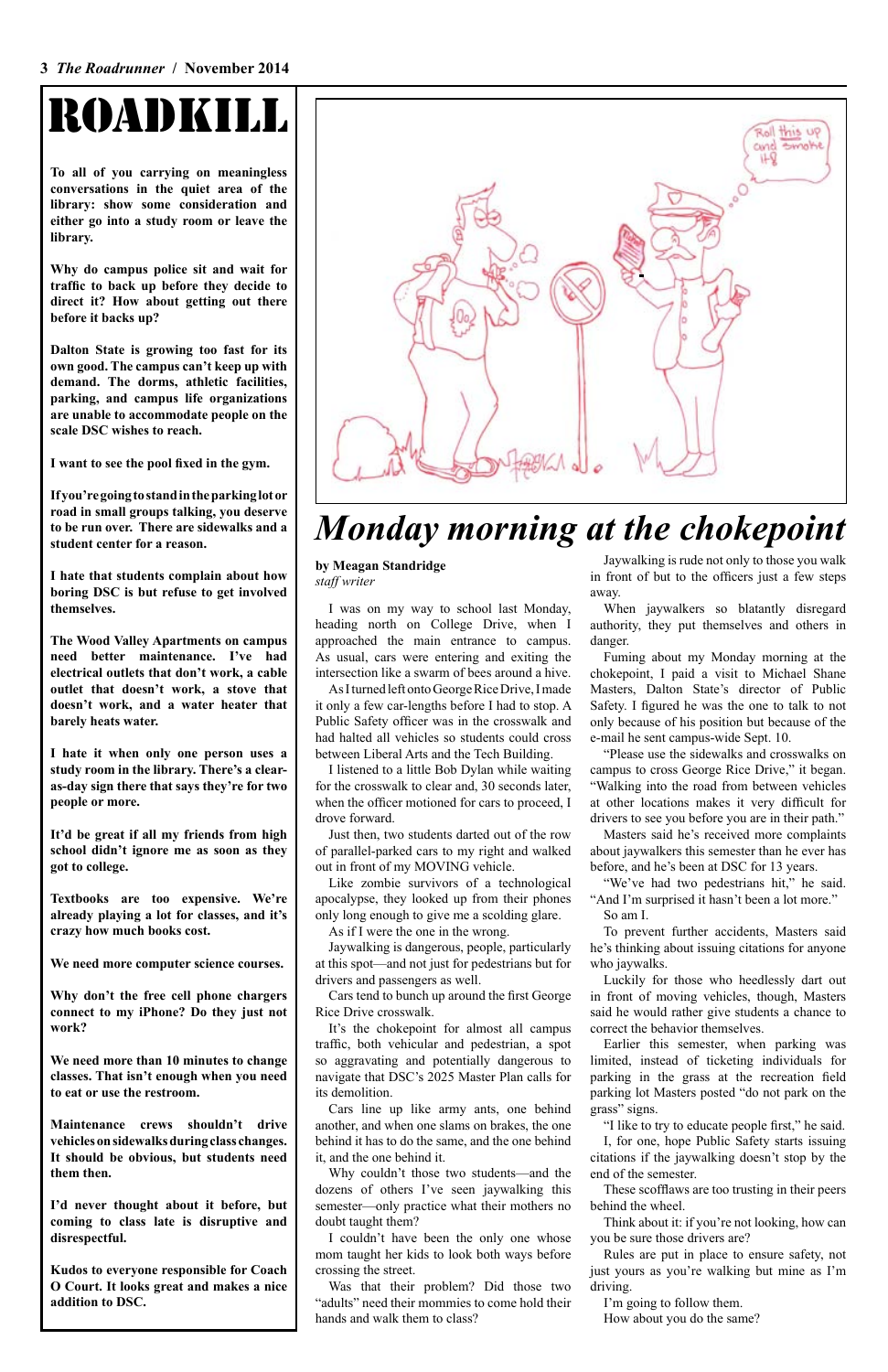**Interested in writing a guest column? Have an opinion you'd like to express in a letter to the editor or an entry in** ROADKILL**? E-mail us at roadrunnernews@daltonstate.edu.**

**Interested in becoming a staff writer or photographer? E-mail Dr. Keith Perry at kperry@ daltonstate.edu or sign up next semester for ENGL 1111, Student Newspaper Practicum.**

### Interdisciplinary studies

(*continued from page 1*)

"We're looking at expanding it," he explained. "We've talked about an interdisciplinary studies degree with an emphasis in sports, possibly. And really, it can be anything you want to make it."

At the beginning of their junior year, interdisciplinary studies students have to submit a plan of study in which they identify their intellectual and/or career goals and explain how the courses they plan to take will help achieve them.

Upper-division requirements for the program include three to six credit hours in humanities, three to six credit hours in social sciences, three to six credits hours in communication, and three

to six credit hours in history for a total of at least 15 hours, six of which must be above the 2000 level.

Students are also required to complete 15 to 18 hours in a minor, but that minor can come from any discipline, not just liberal arts.

As for electives, students have to take 21 credit hours in upper-level liberal arts courses.

Three to six hours of free electives are also required.

Like the others, these electives should complement a student's area of study, or they can be taken to fulfill a prerequisite.

For instance, if students want to take a

#### Evans

(*continued from page 2*)

practice that many would find unthinkable on programs about those with more serious mental disorders.

"You probably won't see them making fun of alcoholics on *Intervention*," Barton argues, "so why do they get away with it in this case?"

Barton has helped nearly two dozen students present their work at seven academic conferences over the past few years, but Evans is the only one to have taken her work from the conference—in her case, the 2013 meeting of the Popular/American Culture Association in the South, held in Savannah—to the more rarified arena of the scholarly journal.

When asked if she was interested in publishing the essay, Evans says she said "'Let's go. Let's do it,'" and, beginning in early 2013, she and Barton began revising, sending successive drafts to London, England, the journal's home.

The published abstract reads as follows: "Reality television programmes focusing on issues of 'hoarding' (accumulating items and possessions at unhealthy levels) have become

popular on U.S. cable networks such as A&E and TLC.

"But while these shows outwardly appear to be offering help to those who are featured on the series (as well as viewers at home), the quick-fix solutions and pseudo-medical treatments exhibited may have serious negative consequences for participants and media consumers alike.

"This article will explore the current state of hoarding within the medical profession, how the disease is depicted through reality television programming, and the problems that result from the superficial and insensitive portrayals of hoarders and their lifestyles."

 Barton is listed—after Evans—as the article's coauthor, but he's quick to downplay his role in its publication.

"Shannon did all the heavy lifting," he admits. "I helped her cut it down some because she had way more information in her original essay than the journal had room for.

"Also, the process of submitting articles

to academic journals can be tedious, and not following the guidelines exactly can cause a paper to be rejected before anybody even reads it. So for each step in the submission and revision process, I made sure we followed all the rules to make sure it got published."

Evans says one of the most gratifying results of the process has been seeing her work through a strict peer review: her essay won approval from a board of experts, not just one editor.

"I was never anticipating anything like that," she says.

Evans is an English major and communication minor who hopes to graduate in 2016.

After that, she plans to return to a position that allows her to help others—she worked from 2008 to 2013 in Academic Resources—or begin a career in technical writing.

"I have several options," she says. "I could easily see myself being a career counselor or working in tutoring or disability support.

"I enjoyed what I was doing in Academic Resources, and I'd like to do it at a higher level."



4000-level English course, they could use English 3015, Introduction to Literary Studies as a free elective because that class is a prerequisite for 4000-level English courses.

The final requirement for the degree is INTS 4999, the capstone course, which requires that students submit a senior essay, research project, or electronic portfolio, all under the direction of a faculty member.

For more information about the bachelor's program in interdisciplinary studies, please contact Dr. Kris Barton at kmbarton@ daltonstate.edu or see http://catalog.daltonstate. edu/schoolofliberalarts/ interdisciplinarystudies.

Adrian Berrospe -- editorial cartoonist Sarah Blevins -- staff writer Kayla Henderson -- staff writer

Jonathan Schwan -- staff writer Meagan Standridge -- staff writer Dr. Kris Barton -- sports editor Dr. Keith Perry -- faculty advisor